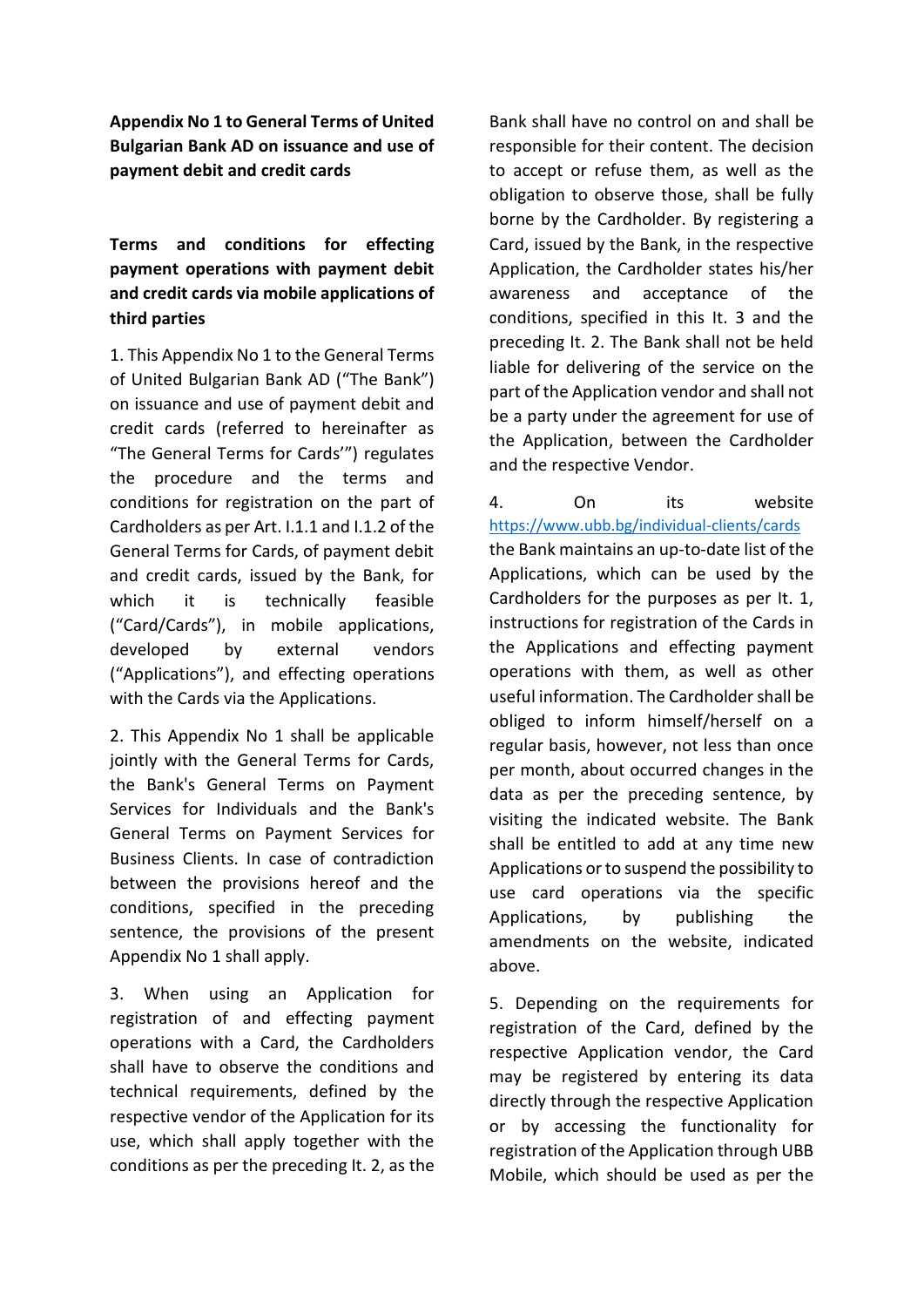Bank's General Terms on Payment Services for Individuals, respectively the Bank's General Terms on Payment Services for Business Clients. In certain cases, in order to register the Card, it will be necessary to enter a one-off digital code, received as a short text message /SMS/, sent to the Cardholder's mobile phone number, as indicated before the Bank and/or by contracting the Client Contact Centre at 0700 117 17, or \*7171 short number for subscribers of Bulgarian mobile operators or +359 2 483 1717 for international calls;

6. After a successful registration of a Card in an Application and depending on the Application's functionalities, the Cardholder may effect contactless payment operations as per Art. III.1.1, Art. III.1.2., Art. III.1.3, as well as operations as per Art. III.1.4 of the General Terms for Cards with the registered Card. In order to authorize the payment operation, the Cardholder shall have to identify himself/herself through the identification data, defined by the Application vendor (such as PIN code, fingerprint, face recognition, etc.). For the avoidance of doubt, the Bank shall consider the order for effecting a payment operation, received in this way, as outgoing from the Cardholder and shall execute it in the same manner as if it was made directly with the registered Card.

7. The Cardholder shall be obliged to observe all security requirements, defined by the vendor of the respective Application and to undertake all necessary measures to prevent unauthorized access to the device, on which the Application has been installed, such as, but not limited to: protect the access to the device through a PIN code, known only to him/her, fingerprint, face recognition and other methods embedded in the device; use the device and the respective Application only personally and not to cede it to third persons and/or store third party access profiles in the device; update the software of the device and the version of the respective Application on a regular basis; prevent the device from damage, destruction, loss and theft; uninstall the Application and/or delete the data for the respective Card on the device upon provision of access to the device by third persons in case of sale, repair, etc.; not to store on the device numbers of Cards, PIN codes and other personalized security features of the payment instrument. The Bank and the Cardholder agree that the failure to fulfill on the Cardholder's obligation under the present It. 7 shall be considered gross negligence on the part of the Cardholder. With regard to the allocation of the responsibility between the Bank and the Cardholder upon execution of payment operations with Cards via Applications, the negotiated in Section XII of the General Terms for Cards shall apply.

8. Upon destruction, loss, theft, misappropriation or unauthorized use of the device, on which the Application has been installed, including an unauthorized or incorrectly executed payment operation via the Application, the Cardholder shall be obliged to inform the Bank immediately by calling 0700 117 17, or \*7171 short number for subscribers of Bulgarian mobile network operators or +359 2 483 1717 for international calls, as well as to render the necessary assistance to the Bank upon clarifying the case.

9. In case the Cardholder wishes to deactivate the use of the Card for payment operations via Application, he/she shall have to follow the instructions of the